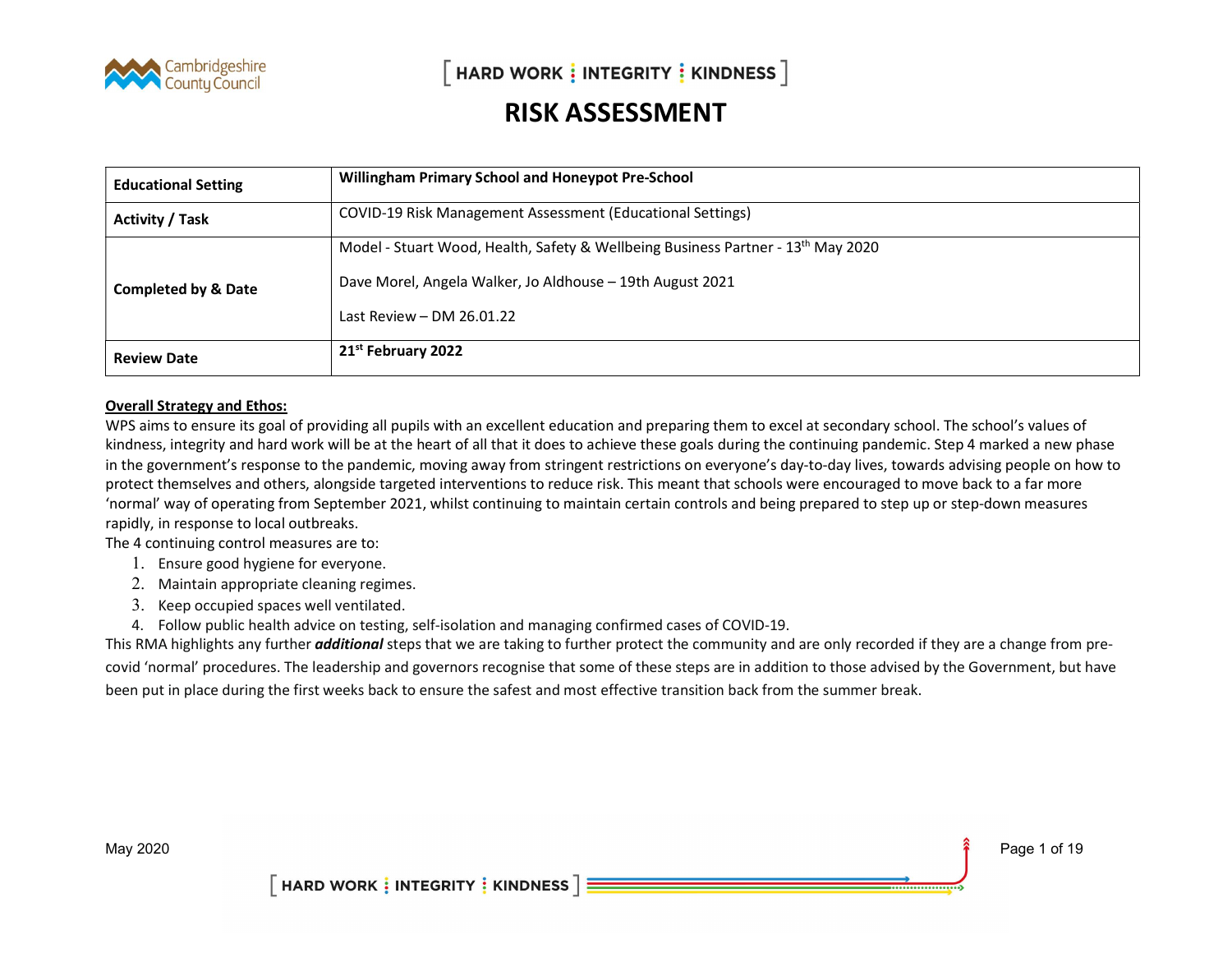

| What are the<br>hazards?                        | Who might be<br>harmed and<br>how? | What are you doing already?                                                                                                                                                                                                                                                                                                                                                                                                                                                                                                                                                                                                                                                                                                                                                                                                                                                                                                                                                                                                               | What further action is necessary?<br>(Blank once measure are in place) | <b>Action by</b><br>whom? | <b>Action by</b><br>when? Or<br>last<br>significant<br>change in<br>measure | Done                               |
|-------------------------------------------------|------------------------------------|-------------------------------------------------------------------------------------------------------------------------------------------------------------------------------------------------------------------------------------------------------------------------------------------------------------------------------------------------------------------------------------------------------------------------------------------------------------------------------------------------------------------------------------------------------------------------------------------------------------------------------------------------------------------------------------------------------------------------------------------------------------------------------------------------------------------------------------------------------------------------------------------------------------------------------------------------------------------------------------------------------------------------------------------|------------------------------------------------------------------------|---------------------------|-----------------------------------------------------------------------------|------------------------------------|
| Transmission<br>of Covid-19 in<br>school and HP | Pupils and<br>staff                | As per government guidance WPS and HP<br>$\bullet$<br>will no longer use pods to control<br>contacts between pupils.<br>As of the 31st July, 78% of staff at WPS<br>$\bullet$<br>and HP had received both vaccinations,<br>with a further 20% having received the<br>first dose. By the time the settings start<br>back in September, almost all staff will<br>have received both doses of the vaccine<br>and therefore the likelihood of<br>transmission between staff has been<br>dramatically reduced. In addition, the risk<br>to the health of staff should they contract<br>the virus will also have been dramatically<br>reduced.<br>All adults (unless they have a medical<br>$\bullet$<br>reason for not doing so) will be<br>encouraged to wear masks in communal<br>areas until the 26th January 2022. This<br>will include:<br>All transitions along corridors<br>$\circ$<br>Movement in and out of<br>$\Omega$<br>communal areas<br>In the photocopier room and<br>$\circlearrowright$<br>staffroom (unless eating/drinking) |                                                                        | Comms with<br>staff - DM  | Sept 2021<br>Sept 2021<br>Jan 2022                                          | Sept 2021<br>Sept 2021<br>Jan 2022 |
| May 2020                                        |                                    |                                                                                                                                                                                                                                                                                                                                                                                                                                                                                                                                                                                                                                                                                                                                                                                                                                                                                                                                                                                                                                           |                                                                        |                           | Page 2 of 19                                                                |                                    |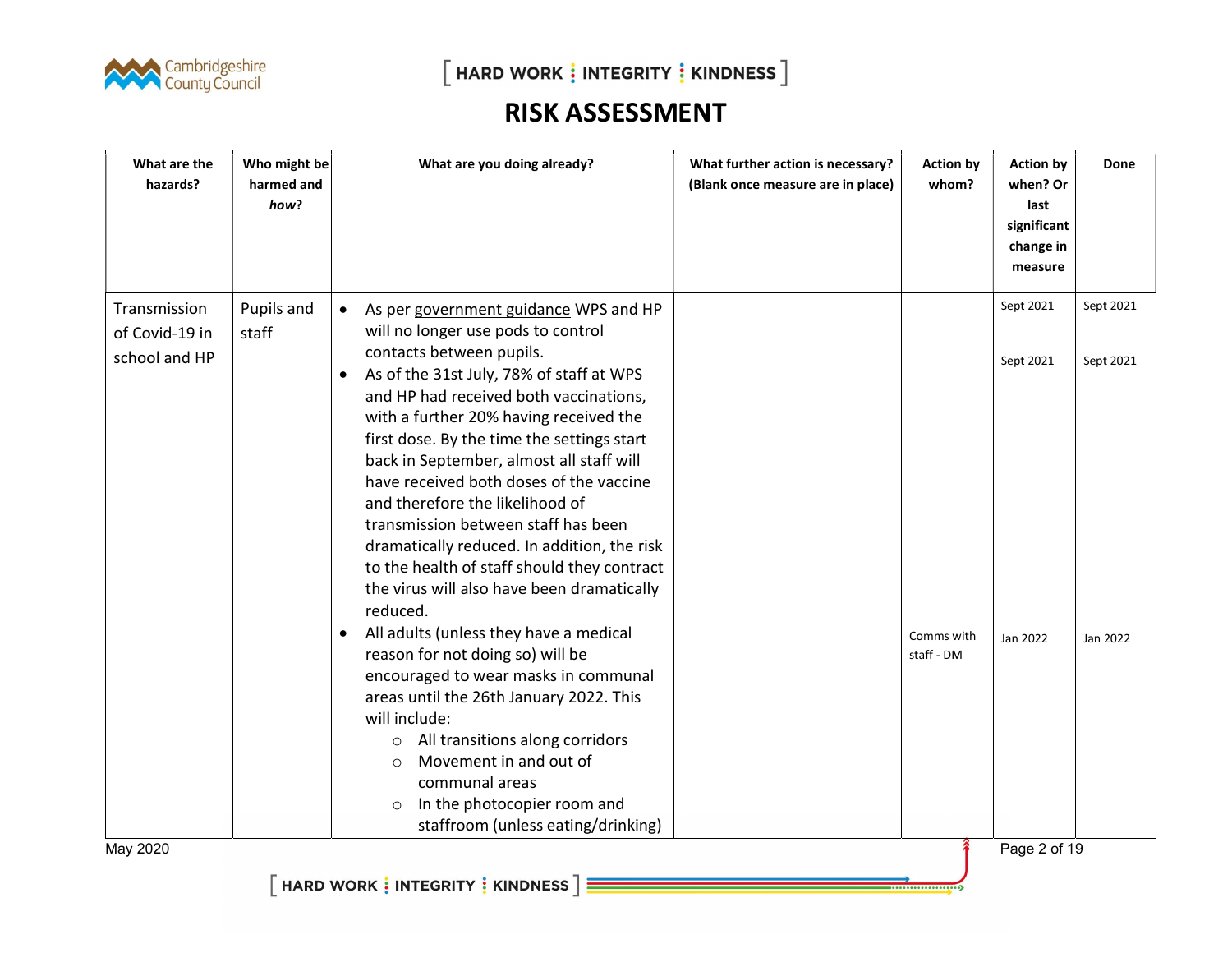

| What are the<br>hazards? | Who might be<br>harmed and<br>how? | What are you doing already?                                                                                                                                                                                                                                                                                                                                                                                                                                                                                                                                                                                                                                                                                                                                                                                                                                                                                                                                                                                                                                    | What further action is necessary?<br>(Blank once measure are in place) | <b>Action by</b><br>whom? | <b>Action by</b><br>when? Or<br>last<br>significant<br>change in<br>measure | Done                                |
|--------------------------|------------------------------------|----------------------------------------------------------------------------------------------------------------------------------------------------------------------------------------------------------------------------------------------------------------------------------------------------------------------------------------------------------------------------------------------------------------------------------------------------------------------------------------------------------------------------------------------------------------------------------------------------------------------------------------------------------------------------------------------------------------------------------------------------------------------------------------------------------------------------------------------------------------------------------------------------------------------------------------------------------------------------------------------------------------------------------------------------------------|------------------------------------------------------------------------|---------------------------|-----------------------------------------------------------------------------|-------------------------------------|
|                          |                                    | $\circ$ In the dining hall<br>Staff will not be required to wear masks<br>$\bullet$<br>at pick up and drop off with parents at<br>the start and end of the day/sessions.<br>If a pupil develops symptoms (however<br>$\bullet$<br>mild) during the school day, they will be<br>sent home.<br>Whilst awaiting collection, they should<br>$\bullet$<br>stay on the first aid bench, on their own if<br>possible and safe to do so, or with a staff<br>member. A window should be opened for<br>fresh air ventilation and pupils should be<br>re-directed so as not to pass by in<br>transitions around the school. The bench<br>should be cleaned thoroughly after they<br>leave.<br>Appropriate PPE should also be used if<br>$\bullet$<br>close contact is necessary. Depending on<br>how close a staff member needed be to an<br>individual with COVID-19 symptoms, they<br>may need the following PPE:<br>fluid-resistant surgical face masks<br>$\circ$<br>(also known as Type IIR)<br>disposable gloves<br>$\circ$<br>disposable plastic aprons<br>$\circ$ |                                                                        |                           | Sept 2021<br>Sept 2021<br>Sept 2021                                         | Sept 2021<br>Sept 2021<br>Sept 2021 |
| May 2020                 |                                    |                                                                                                                                                                                                                                                                                                                                                                                                                                                                                                                                                                                                                                                                                                                                                                                                                                                                                                                                                                                                                                                                |                                                                        | $\hat{\hat{\mathbf{r}}}$  | Page 3 of 19                                                                |                                     |

--------------------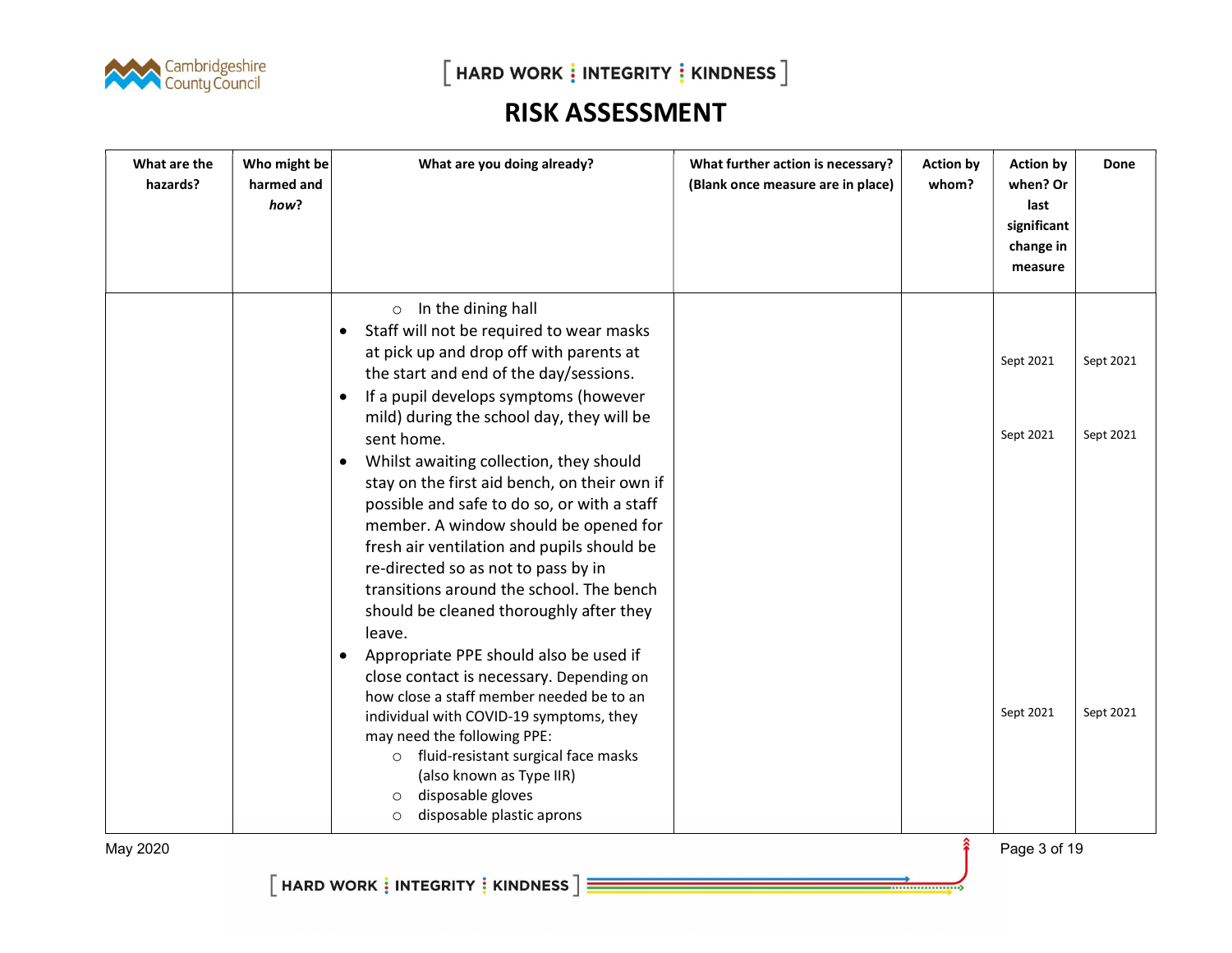

| how?                                                                                                                                                                                                                                                                                                                                                                                                                                                                                                                                                                       | whom? | when? Or<br>last<br>significant<br>change in<br>measure |           |
|----------------------------------------------------------------------------------------------------------------------------------------------------------------------------------------------------------------------------------------------------------------------------------------------------------------------------------------------------------------------------------------------------------------------------------------------------------------------------------------------------------------------------------------------------------------------------|-------|---------------------------------------------------------|-----------|
| eye protection (for example, a face<br>$\circ$<br>visor or goggles)<br>How much PPE they need to wear when<br>caring for someone with symptoms of COVID-<br>19 depends on how much contact they will<br>have had.<br>○ A face mask should be worn if they<br>are in face-to-face contact.<br>If physical contact is necessary, then<br>$\circ$<br>gloves, an apron and a face mask<br>should be worn.                                                                                                                                                                      |       | Sept 2021                                               | Sept 2021 |
| Eye protection should be worn if a<br>$\circ$<br>risk assessment determines that<br>there is a risk of fluids entering the<br>eye, for example, from coughing,<br>spitting or vomiting.<br>Pupils asked not to bring pencil cases,<br>$\bullet$<br>toys or trinkets into school. Children<br>should use the allocated cloakroom to<br>hang their coat and the lunch trolley for<br>their lunchbox.<br>Staff PD will be held remotely. Business<br>$\bullet$<br>Meetings will continue to be held<br>remotely (synchronous or asynchronous)<br>at least until first review. |       | Sept 2021                                               | Sept 2021 |
| May 2020                                                                                                                                                                                                                                                                                                                                                                                                                                                                                                                                                                   |       | Sept 2021<br>Page 4 of 19                               |           |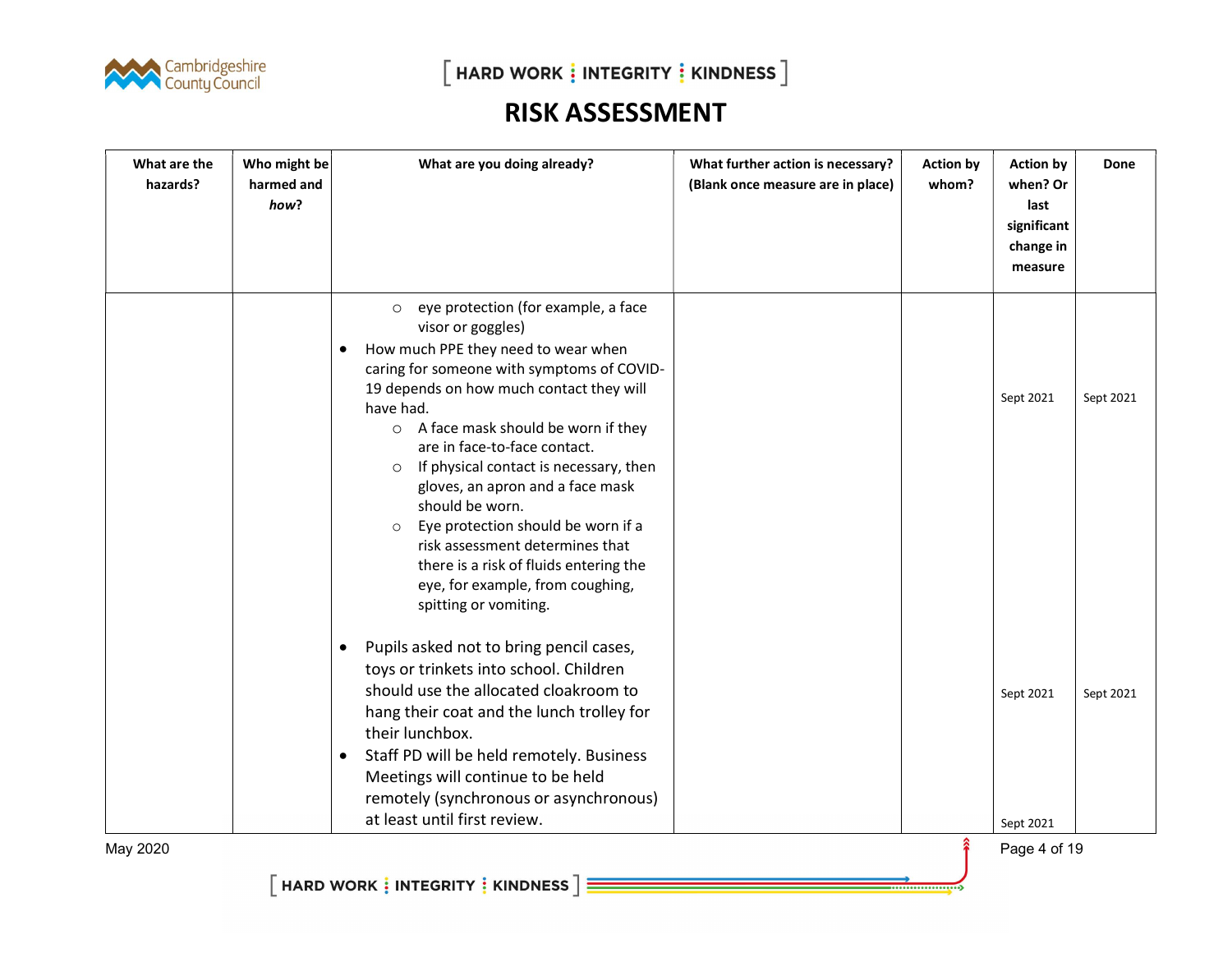

 $[$  HARD WORK  $\frac{1}{2}$  INTEGRITY  $\frac{1}{2}$  KINDNESS  $]$ 

#### RISK ASSESSMENT

| What are the<br>hazards? | Who might be<br>harmed and<br>how? | What are you doing already?                                                                                                                                                                                                                                                                                                                                                                                               | What further action is necessary?<br>(Blank once measure are in place) | <b>Action by</b><br>whom? | <b>Action by</b><br>when? Or<br>last<br>significant<br>change in<br>measure | Done                  |
|--------------------------|------------------------------------|---------------------------------------------------------------------------------------------------------------------------------------------------------------------------------------------------------------------------------------------------------------------------------------------------------------------------------------------------------------------------------------------------------------------------|------------------------------------------------------------------------|---------------------------|-----------------------------------------------------------------------------|-----------------------|
|                          |                                    | Co2 monitors are in place in some<br>٠<br>classrooms, these must be turned on at<br>points during the school day. If CO2 levels are<br>above 1500, ventilation should be increased.<br>If after improving through-flow the levels, do<br>not revert to 'normal', SMT should be<br>contacted.<br>The external door in the IT suite should<br>always be opened when a class arrives due to<br>the small nature of the room. |                                                                        |                           | Jan 2022                                                                    | Sept 2021<br>Jan 2022 |
|                          |                                    |                                                                                                                                                                                                                                                                                                                                                                                                                           |                                                                        |                           | Jan 2022                                                                    | Jan 2022              |

----------------------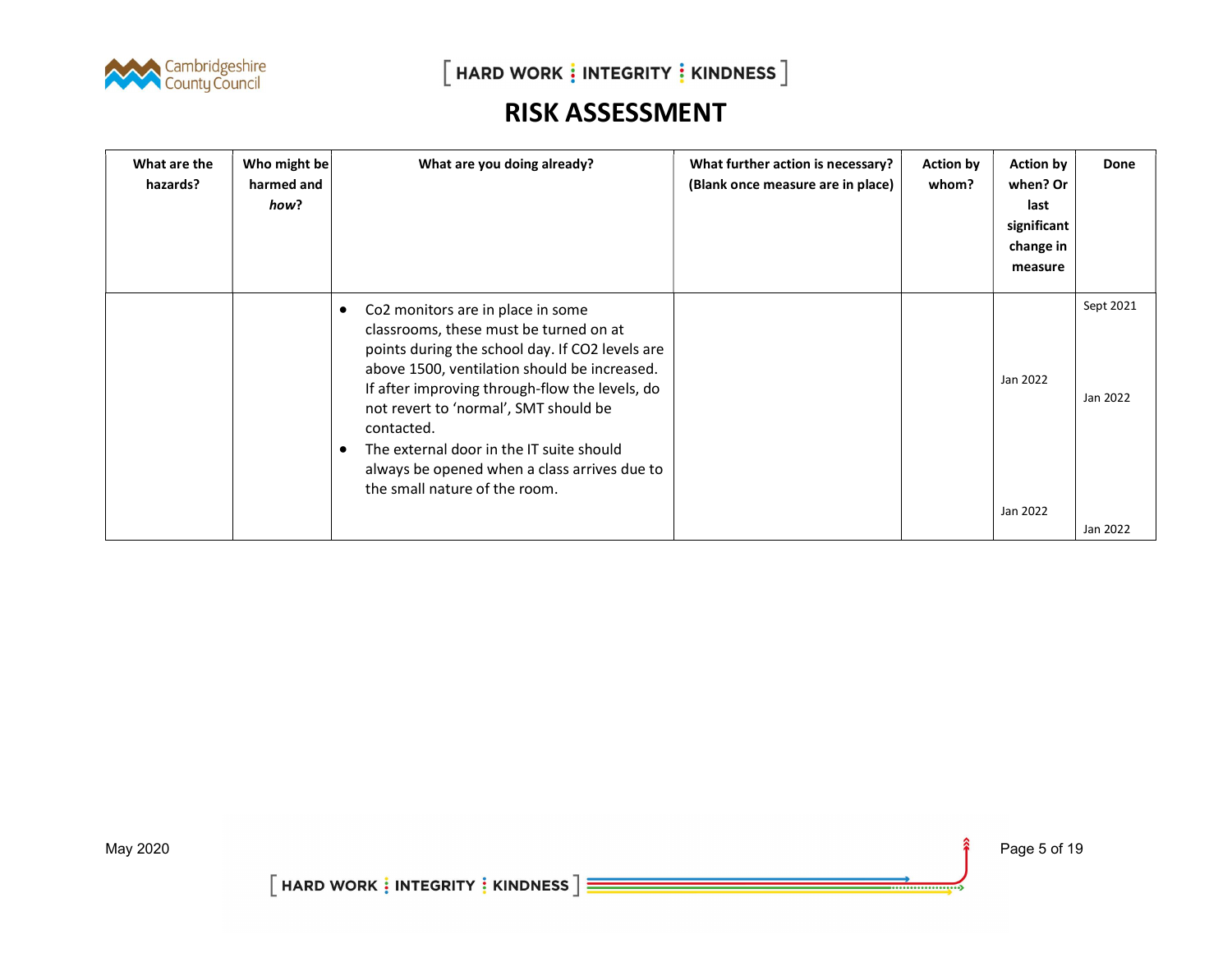

 $\left[\right.$  HARD WORK  $\frac{1}{2}$  INTEGRITY  $\frac{1}{2}$  KINDNESS  $\left.\right]$ 

| Cleaning | Pupils and | More frequent cleaning procedures are in<br>$\bullet$ | Sept 2021    | Sept 2021 |
|----------|------------|-------------------------------------------------------|--------------|-----------|
|          | staff      | place across the site, particularly in                |              |           |
|          |            | communal areas and at touch points                    |              |           |
|          |            | including:                                            |              |           |
|          |            | Taps and washing facilities,<br>$\circ$               |              |           |
|          |            | Toilet flush and seats,<br>$\circ$                    |              |           |
|          |            | Door handles and push plates,<br>$\circ$              |              |           |
|          |            | Handrails on staircases and<br>$\circ$                |              |           |
|          |            | corridors,                                            |              |           |
|          |            | Lift and hoist controls,<br>$\circ$                   |              |           |
|          |            | Machinery and equipment<br>$\circlearrowright$        |              |           |
|          |            | controls,                                             |              |           |
|          |            | All areas used for eating must be<br>$\circ$          |              |           |
|          |            | thoroughly cleaned at the end of                      |              |           |
|          |            | each break, including chairs, door                    |              |           |
|          |            | handles, vending machines and                         |              |           |
|          |            | payment devices,                                      |              |           |
|          |            | Telephone equipment,<br>$\circ$                       |              |           |
|          |            | Keyboards, photocopiers and<br>$\circ$                |              |           |
|          |            | other office equipment, classroom                     |              |           |
|          |            | desks and chairs.                                     |              |           |
|          |            | static playground equipment<br>$\circlearrowright$    |              |           |
|          |            | IT/Computer suite<br>$\circ$                          |              |           |
|          |            | HP staff clean toilets at lunch time.<br>$\bullet$    |              |           |
|          |            | If a child has displayed symptoms of                  | Sept 2021    | Sept 2021 |
|          |            | $\bullet$<br>Covid-19 and has been sent home, the     |              |           |
|          |            | area around where the child has been will             |              |           |
|          |            |                                                       |              |           |
|          |            | be cleaned with bleach - this will be                 |              |           |
|          |            | stored out of the classroom and will be               |              |           |
|          |            | brought down to the class by an adult.                |              |           |
|          |            |                                                       |              |           |
| May 2020 |            |                                                       | Page 6 of 19 |           |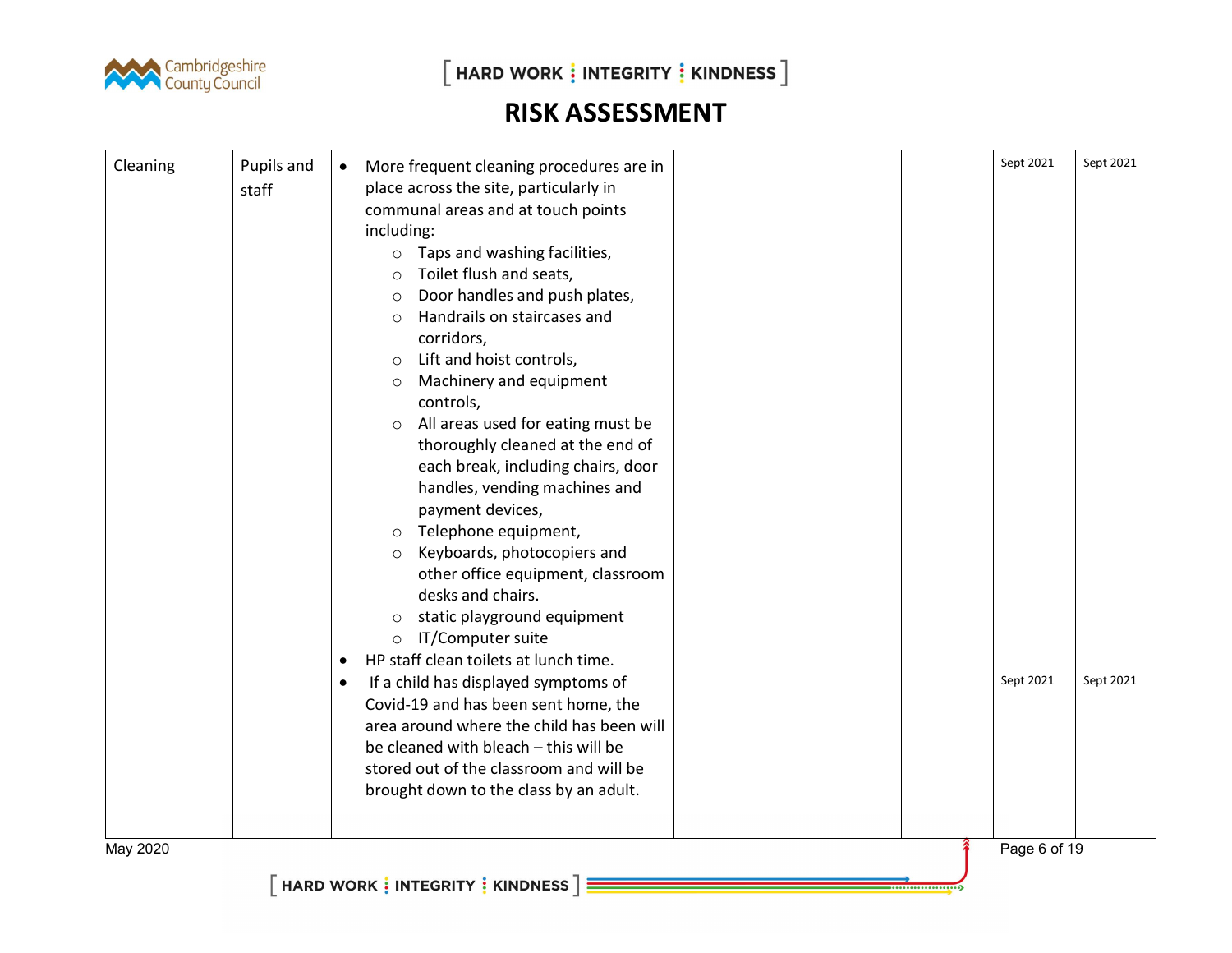

 $\left[\right.$ HARD WORK  $\frac{1}{2}$  INTEGRITY  $\frac{1}{2}$  KINDNESS  $\left.\right]$ 

|          | Pupils in the class will not use the space<br>until it has been disinfected.<br>Ensure the COSHH risk assessment for<br>$\bullet$<br>cleaning/caretaker activities has<br>identified the correct process and PPE to<br>be worn.                                        | Sept 2021    | Sept 2021 |
|----------|------------------------------------------------------------------------------------------------------------------------------------------------------------------------------------------------------------------------------------------------------------------------|--------------|-----------|
|          | The following areas of school will have<br>$\bullet$<br>extra cleaning at lunchtimes:<br>o All classroom/corridor/external<br>door plates and handles<br>IT/Computer suite equipment<br>$\circ$<br><b>Pupil and Staff Toilets</b><br>$\circ$<br>Photocopier<br>$\circ$ | Sept 2021    | Sept 2021 |
|          |                                                                                                                                                                                                                                                                        |              |           |
|          |                                                                                                                                                                                                                                                                        |              |           |
|          |                                                                                                                                                                                                                                                                        |              |           |
| May 2020 | HARD WORK : INTEGRITY : KINDNESS $\exists$                                                                                                                                                                                                                             | Page 7 of 19 |           |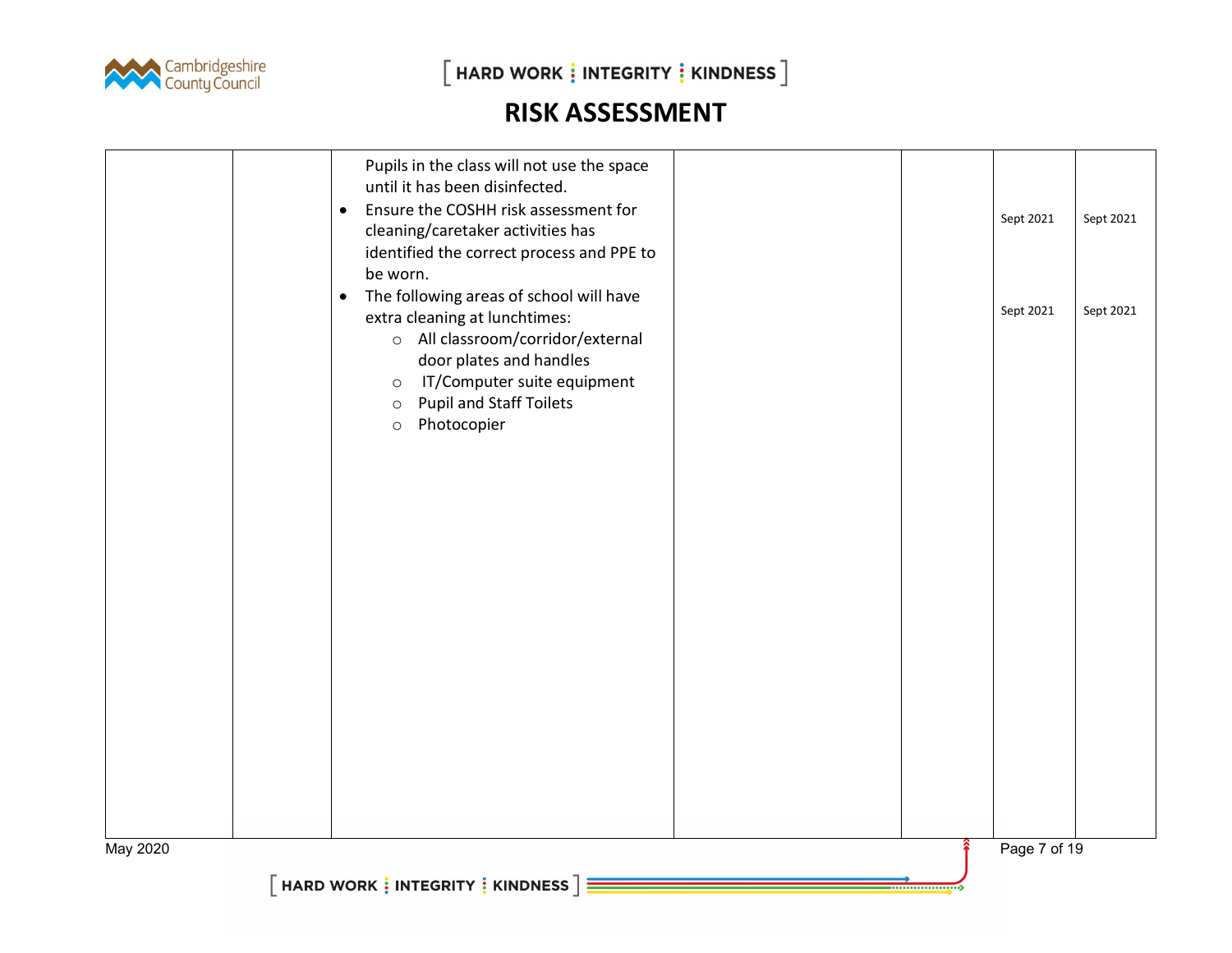

| What are the<br>hazards?     | Who might be<br>harmed and<br>how? | What are you doing already?                                                                                                                                                                                                                                                                                                                                                                                                                                                                                                                                                                                                                                                                                                                                               | What further action is necessary?<br>(Blank once measure are in place) | <b>Action by</b><br>whom? | <b>Action by</b><br>when? Or<br>last<br>significant<br>change in<br>measure | Done      |
|------------------------------|------------------------------------|---------------------------------------------------------------------------------------------------------------------------------------------------------------------------------------------------------------------------------------------------------------------------------------------------------------------------------------------------------------------------------------------------------------------------------------------------------------------------------------------------------------------------------------------------------------------------------------------------------------------------------------------------------------------------------------------------------------------------------------------------------------------------|------------------------------------------------------------------------|---------------------------|-----------------------------------------------------------------------------|-----------|
| <b>Fire Safety</b>           | Pupils and<br>staff                | Normal fire routines remain in place<br>$\bullet$<br>during Covid-19 provision.<br>Personal Emergency Evacuation Plans<br>$\bullet$<br>(PEEPs) are in place for those staff that<br>continue to work in the school and any<br>pupils that access the school site.<br>All emergency escape routes / doors are<br>$\bullet$<br>fully operational and kept clear.<br>Reminders to staff and pupils that if the<br>$\bullet$<br>fire alarm is activated that they muster at<br>the evacuation point.<br>Most internal doors are wedged open to<br>$\bullet$<br>reduce high-touch contact areas as<br>advised by LA (Barbara Noak). Identified<br>fire doors to remain closed to section off<br>parts of the school. Doors to be closed in<br>the event of an alarm going off. |                                                                        |                           | Sept 2021                                                                   | Sept 2021 |
| Access/Egress/<br>transition | Pupils/pare<br>nts/staff           | School Streets scheme will be in place<br>$\bullet$<br>between 08:25 and 09:00 in the morning<br>and 14:55 and 15:25 in the afternoon.                                                                                                                                                                                                                                                                                                                                                                                                                                                                                                                                                                                                                                    |                                                                        |                           | Sept 2021                                                                   | Sept 2021 |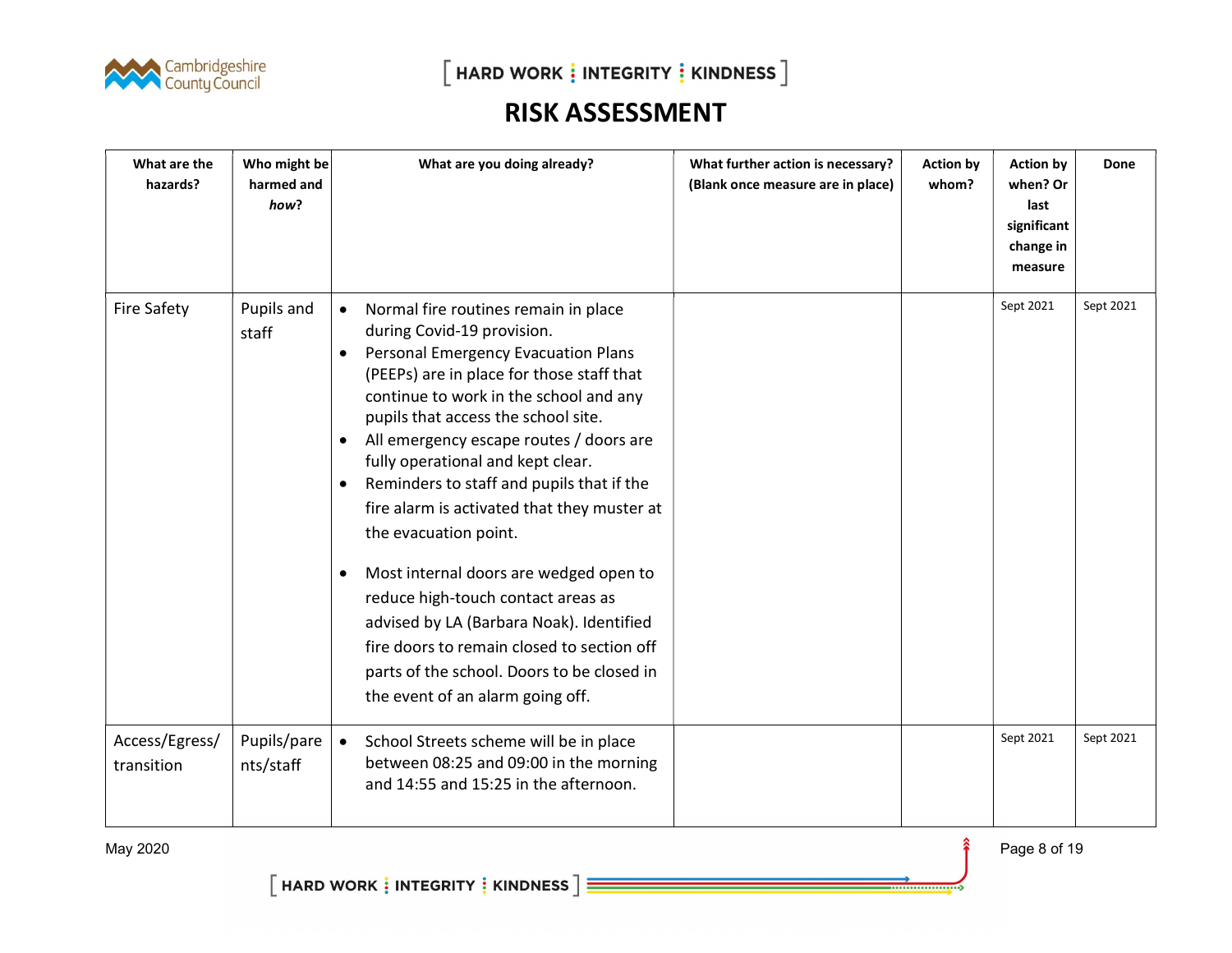

| What are the<br>hazards?  | Who might be<br>harmed and<br>how? | What are you doing already?                                                                                                                                                                                                                                                                                                                                                                                                                                                                                                                                                                                                                                                                                            | What further action is necessary?<br>(Blank once measure are in place) | <b>Action by</b><br>whom? | <b>Action by</b><br>when? Or<br>last<br>significant<br>change in<br>measure | Done                                                         |
|---------------------------|------------------------------------|------------------------------------------------------------------------------------------------------------------------------------------------------------------------------------------------------------------------------------------------------------------------------------------------------------------------------------------------------------------------------------------------------------------------------------------------------------------------------------------------------------------------------------------------------------------------------------------------------------------------------------------------------------------------------------------------------------------------|------------------------------------------------------------------------|---------------------------|-----------------------------------------------------------------------------|--------------------------------------------------------------|
| around school<br>building |                                    | Parents will continue to be asked to use<br>$\bullet$<br>the entrance and exits that they used<br>throughout 2020-21 to spread out<br>footfall.<br>Parents/carers will be encouraged to<br>$\bullet$<br>wear a face covering on school site.<br>Children will be asked to wash their hands<br>$\bullet$<br>immediately on arrival at school<br>Internal doors to be propped open to<br>$\bullet$<br>reduce the need for touch (fire protection<br>measures must be adhered to).<br>Increased cleaning of handles and touch<br>$\bullet$<br>plates.<br>One parent/carer encouraged to bring<br>children from family.<br>Priority must be given to disabled users<br>$\bullet$<br>and those identified as having health- |                                                                        | DM to write<br>to parents | Sept 2021<br>Jan 2022<br>Sept 2021<br>Sept 2021<br>Sept 2021                | Sept 2021<br>Jan 2022<br>Sept 2021<br>Sept 2021<br>Sept 2021 |
| <b>First Aid</b>          | Pupils and<br>staff                | related issues.<br>If a pupil develops symptoms (however<br>$\bullet$<br>mild) during the school day, they will be<br>sent home.<br>Whilst awaiting collection, they should<br>$\bullet$<br>stay on the first aid bench, on their own if<br>possible and safe to do so, or with a staff                                                                                                                                                                                                                                                                                                                                                                                                                                |                                                                        |                           | Sept 2021<br>Sept 2021                                                      | Sept 2021<br>Sept 2021                                       |

May 2020 **Page 9 of 19**  $\hat{\mathbf{f}}$  Page 9 of 19

..................

 $\left[\right.$  HARD WORK  $\frac{1}{2}$  INTEGRITY  $\frac{1}{2}$  KINDNESS  $\left.\right]\equiv$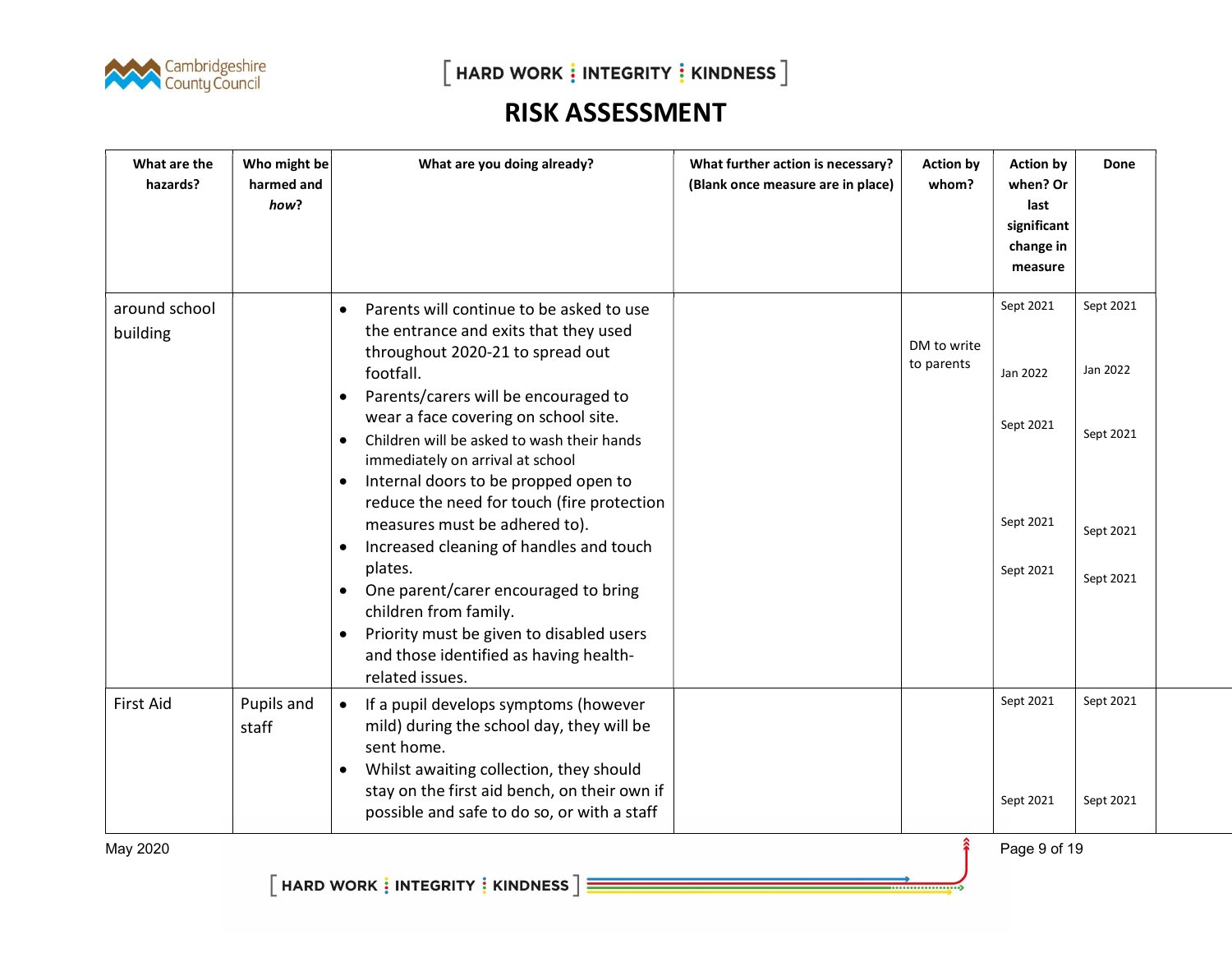

| What are the<br>hazards? | Who might be<br>harmed and<br>how? | What are you doing already?                                                                                                                                                                                                                                                                                                                                                                                                                                                                                                                                                                                                                                                                                                                                                                                                                                                                                                                                                                                                       | What further action is necessary?<br>(Blank once measure are in place) | <b>Action by</b><br>whom? | <b>Action by</b><br>when? Or<br>last<br>significant<br>change in<br>measure | <b>Done</b>            |  |
|--------------------------|------------------------------------|-----------------------------------------------------------------------------------------------------------------------------------------------------------------------------------------------------------------------------------------------------------------------------------------------------------------------------------------------------------------------------------------------------------------------------------------------------------------------------------------------------------------------------------------------------------------------------------------------------------------------------------------------------------------------------------------------------------------------------------------------------------------------------------------------------------------------------------------------------------------------------------------------------------------------------------------------------------------------------------------------------------------------------------|------------------------------------------------------------------------|---------------------------|-----------------------------------------------------------------------------|------------------------|--|
|                          |                                    | member. A window should be opened for<br>fresh air ventilation and pupils should be<br>re-directed so as not to pass by in<br>transitions around the school. The bench<br>should be cleaned thoroughly after they<br>leave.<br>Appropriate PPE should also be used if<br>$\bullet$<br>close contact is necessary. Depending on<br>how close a staff member needed be to an<br>individual with COVID-19 symptoms, they<br>may need the following PPE:<br>o fluid-resistant surgical face masks<br>(also known as Type IIR)<br>disposable gloves<br>$\circ$<br>disposable plastic aprons<br>$\circ$<br>eye protection (for example, a face<br>$\circ$<br>visor or goggles)<br>How much PPE they need to wear when<br>$\bullet$<br>caring for someone with symptoms of COVID-<br>19 depends on how much contact they will<br>have have.<br>A face mask should be worn if they<br>$\circ$<br>are in face-to-face contact.<br>If physical contact is necessary, then<br>$\circ$<br>gloves, an apron and a face mask<br>should be worn. |                                                                        |                           | Sept 2021<br>Sept 2021                                                      | Sept 2021<br>Sept 2021 |  |

May 2020 **Page 10 of 19**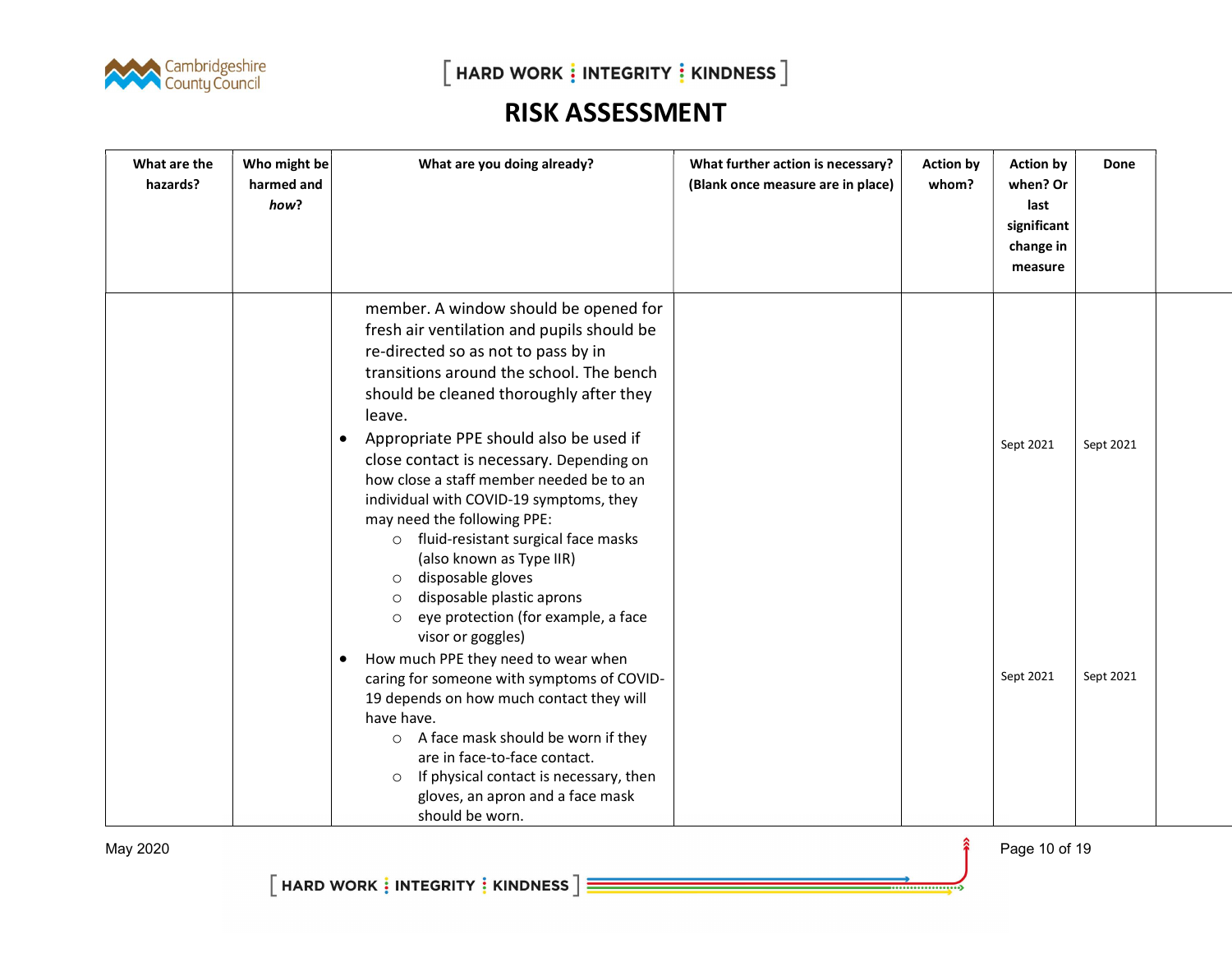

 $[$  HARD WORK  $\vdots$  INTEGRITY  $\vdots$  KINDNESS  $]$ 

# RISK ASSESSMENT

| What are the<br>hazards? | Who might be<br>harmed and<br>how? | What are you doing already?                                                                                                                                                                                                                                                                                                                                                                                                                         | What further action is necessary?<br>(Blank once measure are in place) | <b>Action by</b><br>whom? | <b>Action by</b><br>when? Or<br>last<br>significant<br>change in<br>measure | Done                   |  |
|--------------------------|------------------------------------|-----------------------------------------------------------------------------------------------------------------------------------------------------------------------------------------------------------------------------------------------------------------------------------------------------------------------------------------------------------------------------------------------------------------------------------------------------|------------------------------------------------------------------------|---------------------------|-----------------------------------------------------------------------------|------------------------|--|
|                          |                                    | Eye protection should be worn if a<br>$\circ$<br>risk assessment determines that<br>there is a risk of fluids entering the<br>eye, for example, from coughing,<br>spitting or vomiting.                                                                                                                                                                                                                                                             |                                                                        |                           |                                                                             |                        |  |
| Hygiene                  | Pupils and<br>staff                | The school has a suitable supply of soap<br>$\bullet$<br>and access to warm water for washing<br>hands.<br>Appropriate controls are in place to<br>$\bullet$<br>ensure the suitable sanitisation of pupil's<br>hands following breaks, before meals and<br>following the use of toilets.<br>Tissues are provided in every classroom<br>$\bullet$                                                                                                    |                                                                        |                           | Sept 2021<br>Sept 2021                                                      | Sept 2021<br>Sept 2021 |  |
| May 2020                 |                                    | Signage serves as a reminder to good<br>$\bullet$<br>hygiene measures<br>Pupils do not bring any unnecessary<br>$\bullet$<br>belongings into school.<br>Pupils wash or sanitise their hands at the<br>$\bullet$<br>following points, if not more frequently<br>(bold must be washing not sanitising):<br><b>Entry to the classroom</b><br>$\circ$<br>Before and after Morning play<br>$\circ$<br>Before lunch<br>$\Omega$<br>After lunch<br>$\circ$ |                                                                        |                           | Sept 2021<br>Sept 2021<br>Page 11 of 19                                     | Sept 2021<br>Sept 2021 |  |

...................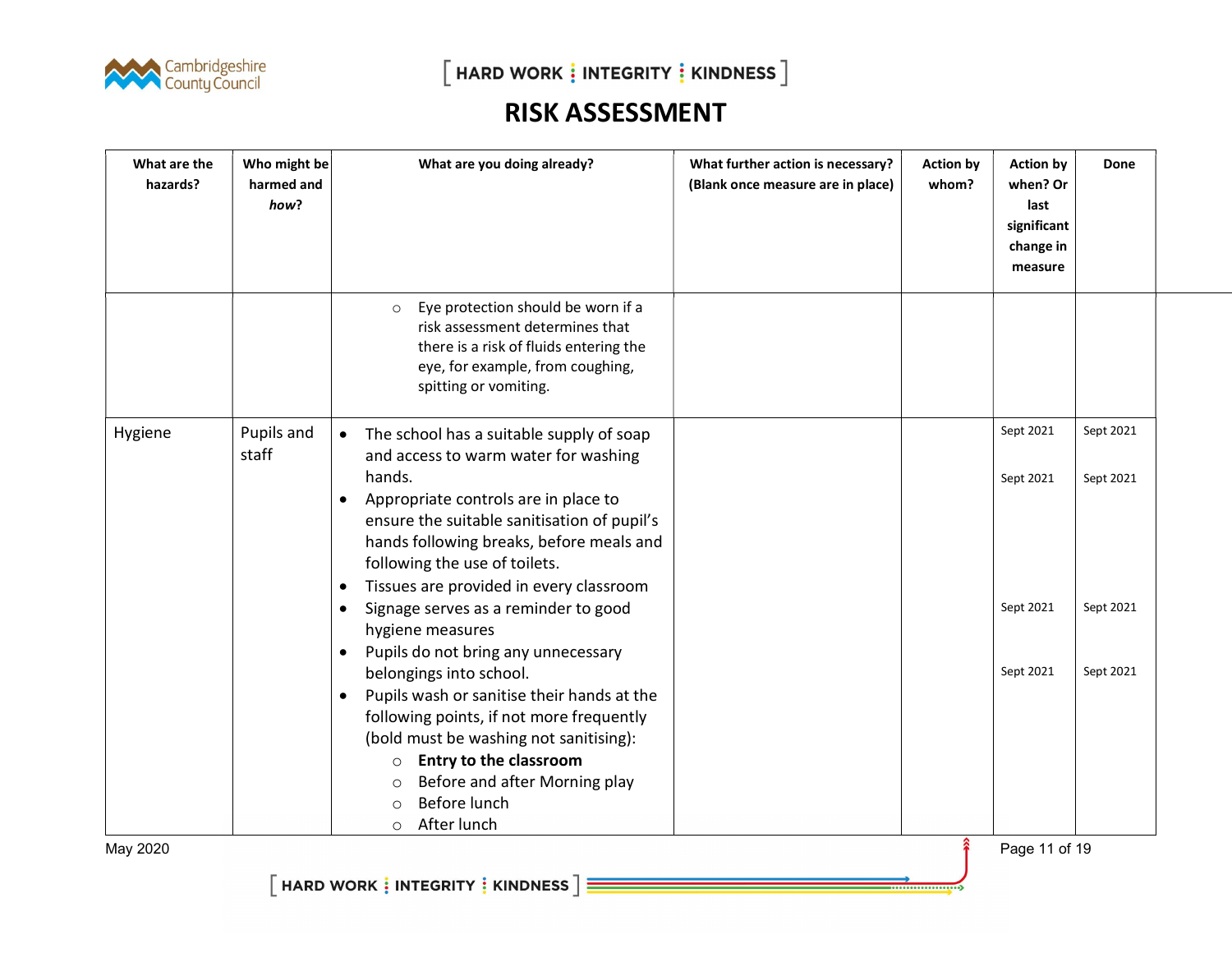

| What are the<br>hazards? | Who might be<br>harmed and<br>how? | What are you doing already?                                                                                                                     | What further action is necessary?<br>(Blank once measure are in place) | <b>Action by</b><br>whom? | <b>Action by</b><br>when? Or<br>last<br>significant<br>change in<br>measure | Done |
|--------------------------|------------------------------------|-------------------------------------------------------------------------------------------------------------------------------------------------|------------------------------------------------------------------------|---------------------------|-----------------------------------------------------------------------------|------|
|                          |                                    | Before and after Afternoon play<br>$\circ$<br>Before home-time<br>$\circ$<br>Before and after IT suite slot<br>$\circ$<br>Before ASC<br>$\circ$ |                                                                        |                           |                                                                             |      |

....................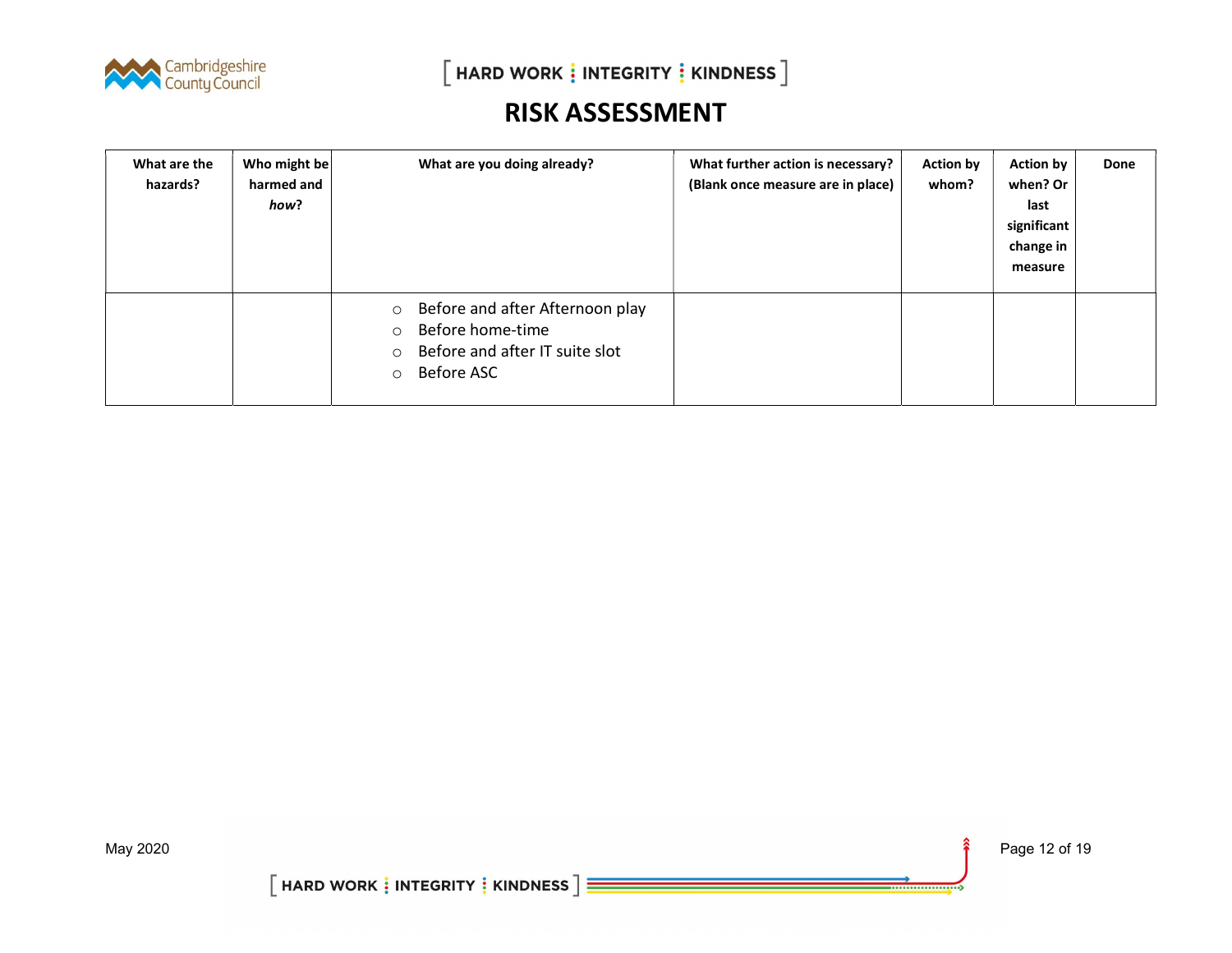

 $\left[\right.$  HARD WORK  $\frac{1}{2}$  INTEGRITY  $\frac{1}{2}$  KINDNESS  $\left.\right]$ 

# RISK ASSESSMENT

| Reporting<br>Covid-19<br>incidents | Pupils and<br>staff | If a case is identified in the school<br>community, the school and all members<br>of the community affected will:<br>engage with the NHS Test and<br>$\circ$<br>Trace process<br>manage confirmed cases of<br>$\circ$<br>coronavirus (COVID-19) amongst<br>the school community<br>contain any outbreak by following<br>$\circ$<br>local health protection team         | Comms with<br>staff - DM | Sept 2021             | Sept 2021             |
|------------------------------------|---------------------|-------------------------------------------------------------------------------------------------------------------------------------------------------------------------------------------------------------------------------------------------------------------------------------------------------------------------------------------------------------------------|--------------------------|-----------------------|-----------------------|
|                                    |                     | advice<br>Everyone must wash their hands thoroughly<br>٠<br>for 20 seconds with soap and running water<br>or use hand sanitiser after any contact with<br>someone who is unwell. The area around the<br>person with symptoms must be cleaned with<br>normal household bleach after they have left<br>to reduce the risk of passing the infection on<br>to other people. | Comms with<br>staff - DM | Sept 2021             | Sept 2021             |
|                                    |                     | All staff and students who are attending<br>$\bullet$<br>an education or childcare setting will<br>have access to a test if they display<br>symptoms of coronavirus, and must get<br>tested in this scenario.<br>School must contact the LA if a                                                                                                                        | Comms with<br>staff - DM | Sept 2021             | Sept 2021             |
|                                    |                     | $\bullet$<br>child/member of staff tests positive, PHE<br>may also be contacted.<br>If outbreak is identified onsite, school will<br>liaise with LA and follow the 'Managing<br>Outbreak in schools' guidance                                                                                                                                                           | Comms with<br>staff - DM | Sept 2021<br>Jan 2022 | Sept 2021<br>Jan 2022 |
| May 2020                           |                     |                                                                                                                                                                                                                                                                                                                                                                         |                          | Page 13 of 19         |                       |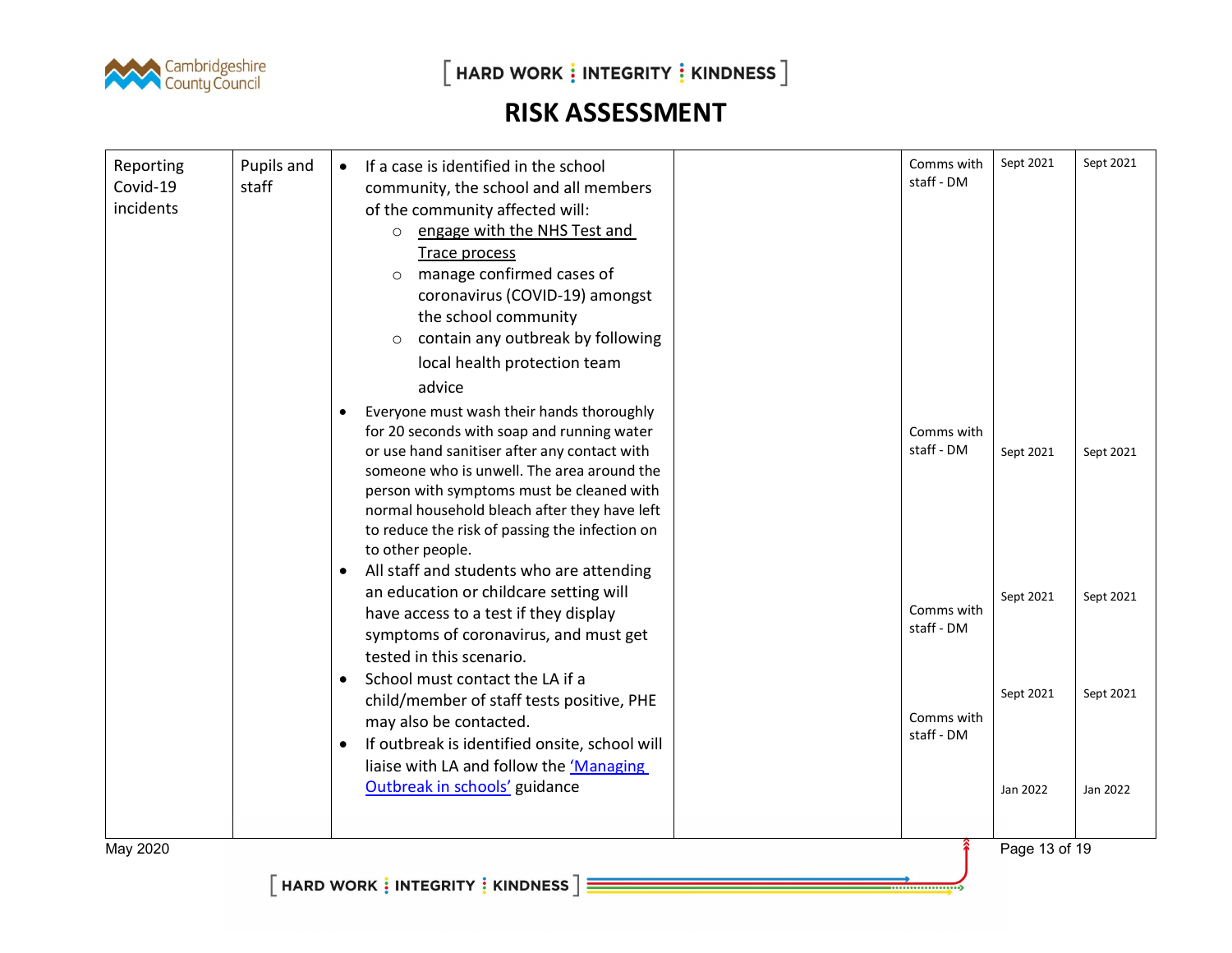

|          | $\bullet$ | School will follow the most up-to-date<br>guidance from the LA regarding self-<br>isolation and close-contact testing |  |  |               |  |
|----------|-----------|-----------------------------------------------------------------------------------------------------------------------|--|--|---------------|--|
| May 2020 |           | $[$ HARD WORK $\frac{1}{2}$ INTEGRITY $\frac{1}{2}$ KINDNESS $\frac{1}{2}$                                            |  |  | Page 14 of 19 |  |
|          |           |                                                                                                                       |  |  |               |  |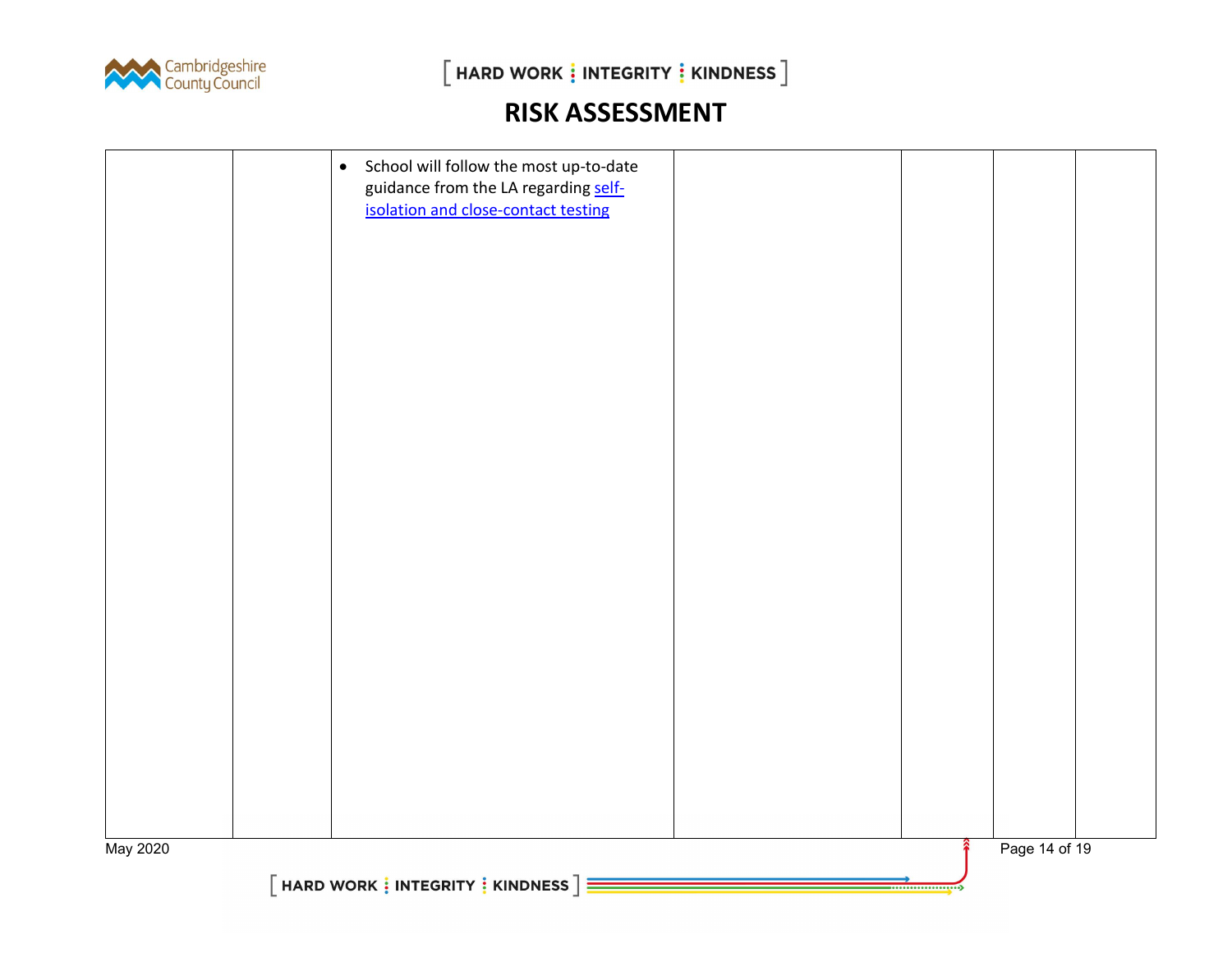

| What are the<br>hazards?               | Who might be<br>harmed and<br>how?        | What are you doing already?                                                                                                                                                                                                                                                                                                                                                                                                                                                   | What further action is necessary?<br>(Blank once measure are in place) | <b>Action by</b><br>whom? | <b>Action by</b><br>when? Or<br>last<br>significant<br>change in<br>measure | <b>Done</b>            |
|----------------------------------------|-------------------------------------------|-------------------------------------------------------------------------------------------------------------------------------------------------------------------------------------------------------------------------------------------------------------------------------------------------------------------------------------------------------------------------------------------------------------------------------------------------------------------------------|------------------------------------------------------------------------|---------------------------|-----------------------------------------------------------------------------|------------------------|
| Contractors on<br>site and<br>visitors | Contractor<br>s/visitors/p<br>upils/staff | Only essential works will be carried<br>$\bullet$<br>out whilst pupils and staff are onsite.<br>Non-essential works to be completed<br>$\bullet$<br>before/after main bulk of pupils and<br>staff have left the building<br>Contractors to sign in at the front<br>$\bullet$<br>office and then use the hand gel<br>provided to sanitise their hands and<br>must wear a face covering whilst<br>onsite (unless exempt)<br>Office staff to contact JTW to come<br>$\bullet$    |                                                                        |                           | Sept 2021<br>Sept 2021                                                      | Sept 2021<br>Sept 2021 |
|                                        |                                           | and accompany contractor to site of<br>work<br>Contractors and school staff to<br>$\bullet$<br>maintain appropriate social distancing<br>whilst onsite.<br>Any contractor displaying symptoms<br>$\bullet$<br>of Covid-19 will immediately be asked<br>to leave/refused entry. Members of<br>staff who have made contact with the<br>contractor should self-isolate and<br>have a covid test done. They should<br>not return to work until they receive a<br>negative result. |                                                                        |                           | Sept 2021<br>Sept 2021                                                      | Sept 2021<br>Sept 2021 |

....................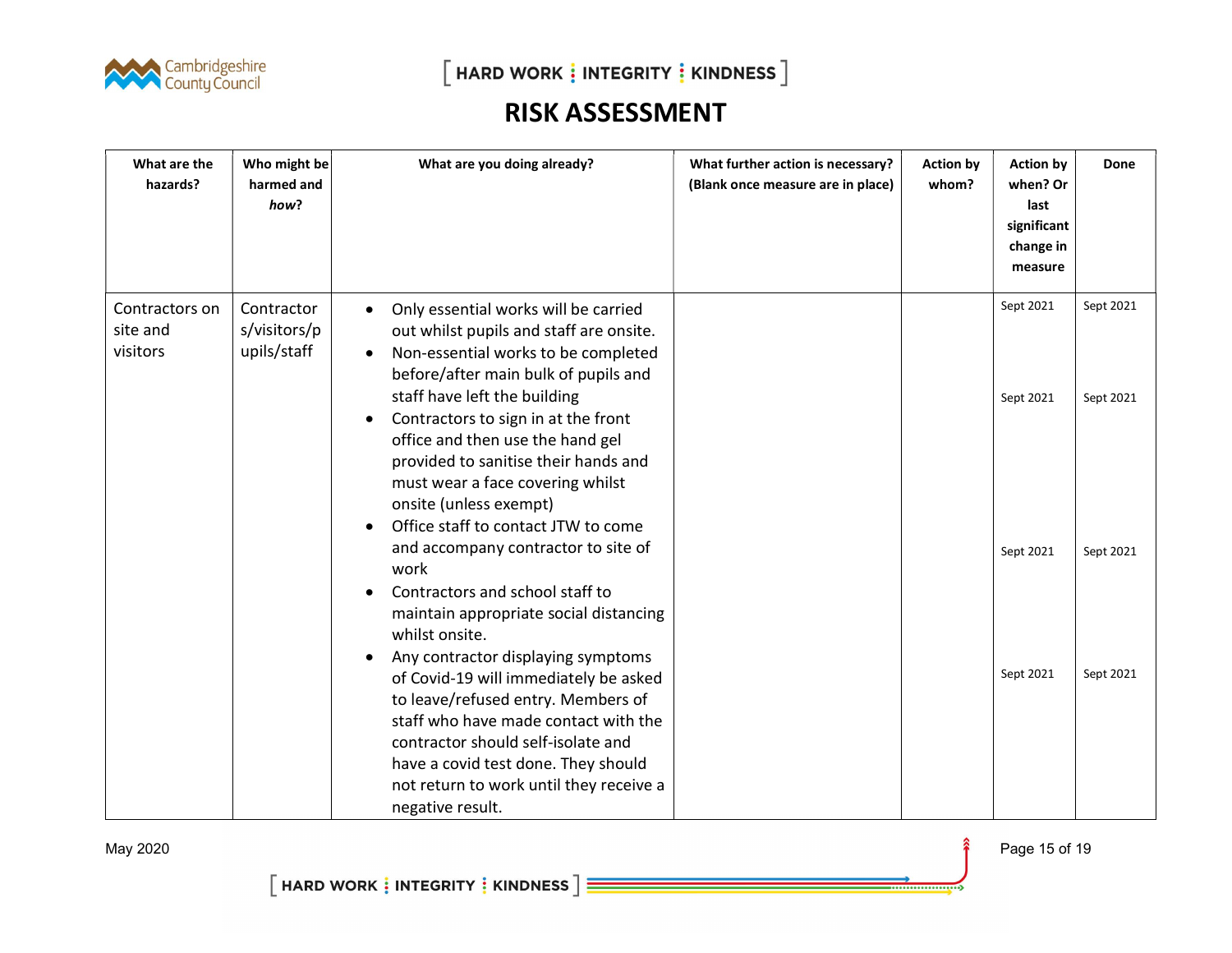

| What are the<br>hazards? | Who might be<br>harmed and<br>how? | What are you doing already?                                                                                                                                                                                                                 | What further action is necessary?<br>(Blank once measure are in place) | <b>Action by</b><br>whom? | <b>Action by</b><br>when? Or<br>last<br>significant<br>change in<br>measure | Done      |
|--------------------------|------------------------------------|---------------------------------------------------------------------------------------------------------------------------------------------------------------------------------------------------------------------------------------------|------------------------------------------------------------------------|---------------------------|-----------------------------------------------------------------------------|-----------|
|                          |                                    | All contractors must provide a<br>$\bullet$<br>suitable and sufficient risk assessment<br>for the activities they carry out which<br>must include covid-19.                                                                                 |                                                                        |                           | Sept 2021                                                                   | Sept 2021 |
|                          |                                    | All planned/reactive maintenance to<br>be carried out during out of hours<br>unless seen as an emergency.<br>Meetings with visitors will take place<br>virtually with only essential meetings<br>requiring face-to-face contact to take     |                                                                        |                           | Sept 2021                                                                   | Sept 2021 |
|                          |                                    | place on site.<br>Governors will be able to visit school                                                                                                                                                                                    |                                                                        |                           | Sept 2021                                                                   | Sept 2021 |
|                          |                                    | for essential monitoring purposes<br>only. All meetings will be socially<br>distanced and governors will be asked<br>to take an LFD test the night before<br>coming to school.<br>A small number of parent helpers will<br>$\bullet$        |                                                                        |                           | Sept 2021                                                                   | Sept 2021 |
|                          |                                    | be invited back to school as a trial<br>during the summer term. Parents will<br>be required to take LFD tests and<br>report the results to the school. They<br>will be required to re-take DBS checks<br>where these have lapsed and have a |                                                                        |                           | Sept 2021                                                                   | Sept 2021 |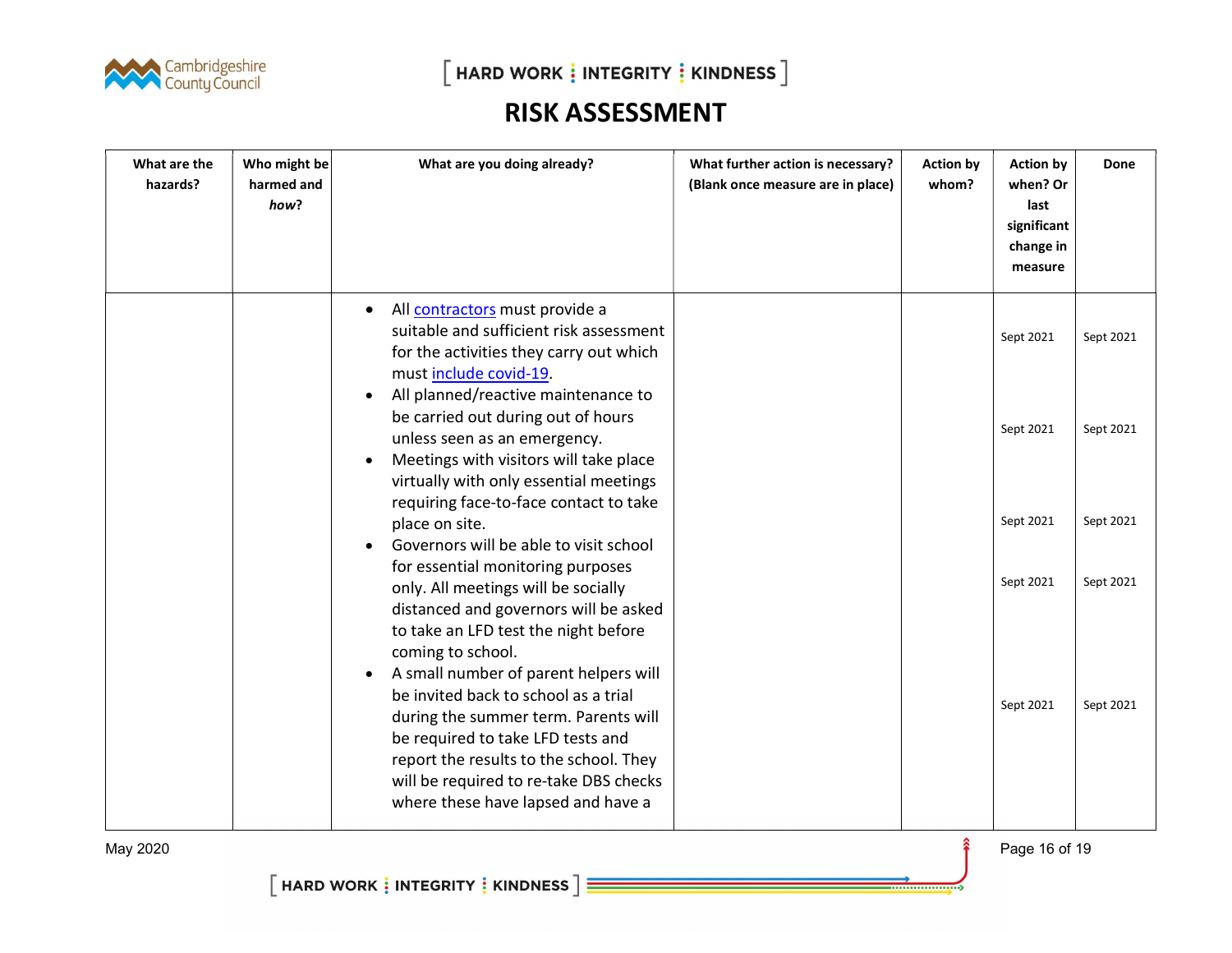

 $[$  HARD WORK  $\frac{1}{2}$  INTEGRITY  $\frac{1}{2}$  KINDNESS  $]$ 

#### RISK ASSESSMENT

| What are the<br>hazards?             | Who might be<br>harmed and<br>how? | What are you doing already?                                                                                                                                                                                                                                                                                                                                                                                            | What further action is necessary?<br>(Blank once measure are in place) | <b>Action by</b><br>whom? | <b>Action by</b><br>when? Or<br>last<br>significant<br>change in<br>measure | Done             |
|--------------------------------------|------------------------------------|------------------------------------------------------------------------------------------------------------------------------------------------------------------------------------------------------------------------------------------------------------------------------------------------------------------------------------------------------------------------------------------------------------------------|------------------------------------------------------------------------|---------------------------|-----------------------------------------------------------------------------|------------------|
|                                      |                                    | 'post-covid' induction session before<br>coming back onsite<br>All parent events in the school will be<br>$\bullet$<br>held remotely from 8.10.21 until next<br>review.<br>Due to the lower case-rates in pre-<br>$\bullet$<br>school pupils, decisions on individual<br>events (parent consultations etc.) will<br>be taken with mitigating factors put in<br>place should it be deemed safe for<br>them to go ahead. |                                                                        |                           | Oct 21<br>Oct 21                                                            | Oct 21<br>Oct 21 |
| Equality<br>Impact<br>Assessment     | Pupils and<br>staff                | An equality impact assessment has been<br>$\bullet$<br>completed and can be found here                                                                                                                                                                                                                                                                                                                                 |                                                                        |                           |                                                                             |                  |
| Lateral Flow<br>Testing for<br>staff | Staff                              | All staff will be given the opportunity<br>$\bullet$<br>to take part in this national program<br>Staff will need to 'opt in' to the<br>$\bullet$<br>program and will be given guidance<br>(video and written) on what this<br>means including the data notices<br>School will follow all Gov't guidance<br>$\bullet$<br>on how to respond to test results,<br>including reporting void results,                        |                                                                        |                           | Sept 2021                                                                   | Sept 2021        |

May 2020 **Page 17** of 19

. . . . . . . . . . . . . . . . . .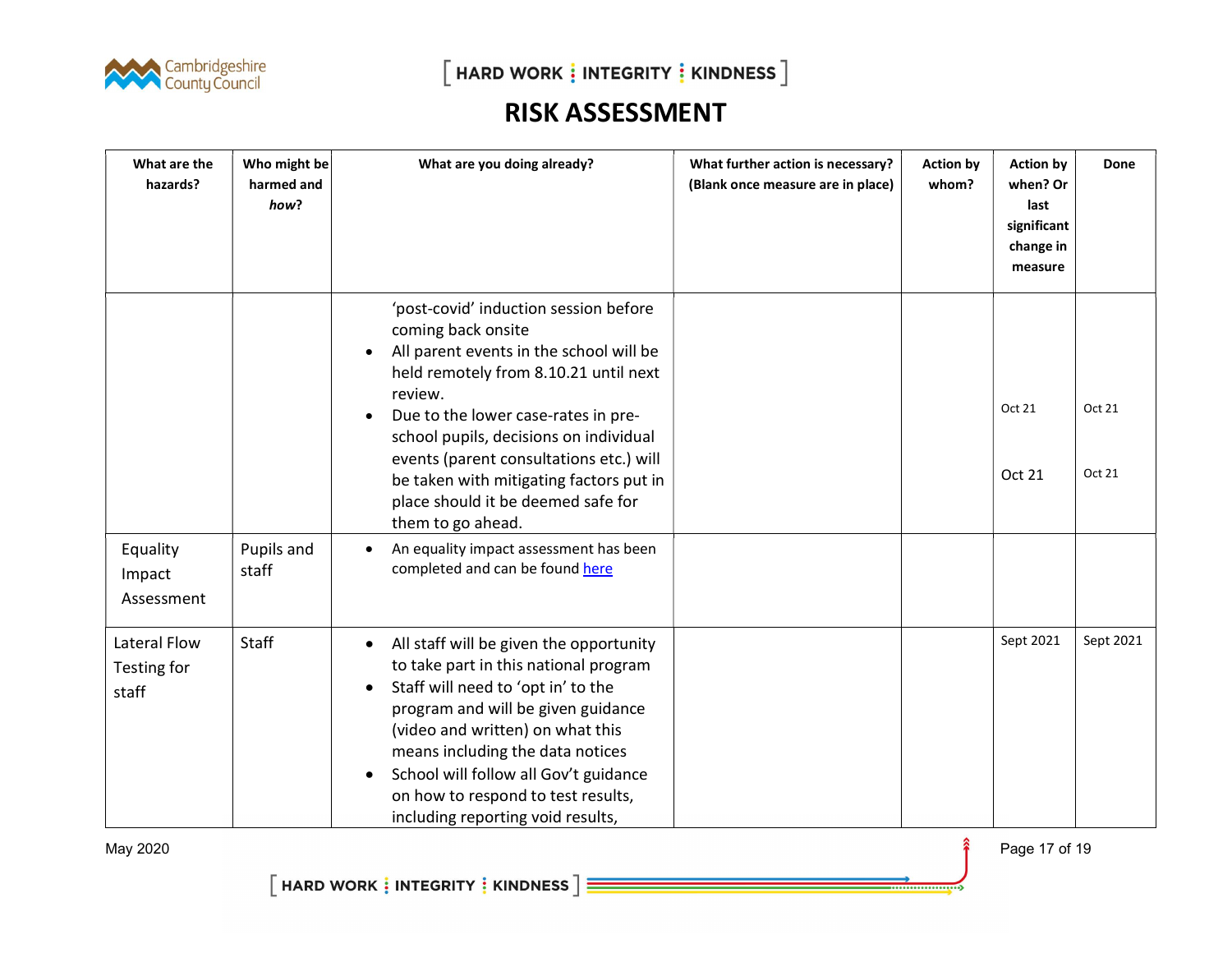

| What are the<br>hazards? | Who might be<br>harmed and<br>how? | What are you doing already?                                                                                                                                                                                                                                                                                                                                                                                                                                                                                                                                                                                                                                                                                                                                                                                                                                     | What further action is necessary?<br>(Blank once measure are in place) | <b>Action by</b><br>whom? | <b>Action by</b><br>when? Or<br>last<br>significant<br>change in<br>measure | Done |
|--------------------------|------------------------------------|-----------------------------------------------------------------------------------------------------------------------------------------------------------------------------------------------------------------------------------------------------------------------------------------------------------------------------------------------------------------------------------------------------------------------------------------------------------------------------------------------------------------------------------------------------------------------------------------------------------------------------------------------------------------------------------------------------------------------------------------------------------------------------------------------------------------------------------------------------------------|------------------------------------------------------------------------|---------------------------|-----------------------------------------------------------------------------|------|
|                          |                                    | potential compromised lot numbers<br>and both clinical and non-clinical<br>incidents to the DfE<br>Covid Co-odinator - DM<br>$\bullet$<br>Registration Assistant - BB<br>٠<br>Staff to take a test on Sunday eve and<br>٠<br>then either the day before the first<br>come in to work (part-time workers)<br>or on Wednesday night (full-time<br>staff)<br>Staff to send their results to<br>test@willingham.cambs.sch.uk email<br>address to comply with GDPR and<br>Data Protection<br>School to follow all National guidance<br>$\bullet$<br>regarding storage, distribution and<br>use of LFDs<br>School to use DfE model databases<br>for recording of distribution of kits<br>and staff results.<br>Covid Co-ordinator and Registration<br>$\bullet$<br>Assistant to be available to support<br>staff with advice/action following<br>their tests results. |                                                                        |                           |                                                                             |      |

May 2020 **Page 18 of 19** 

................